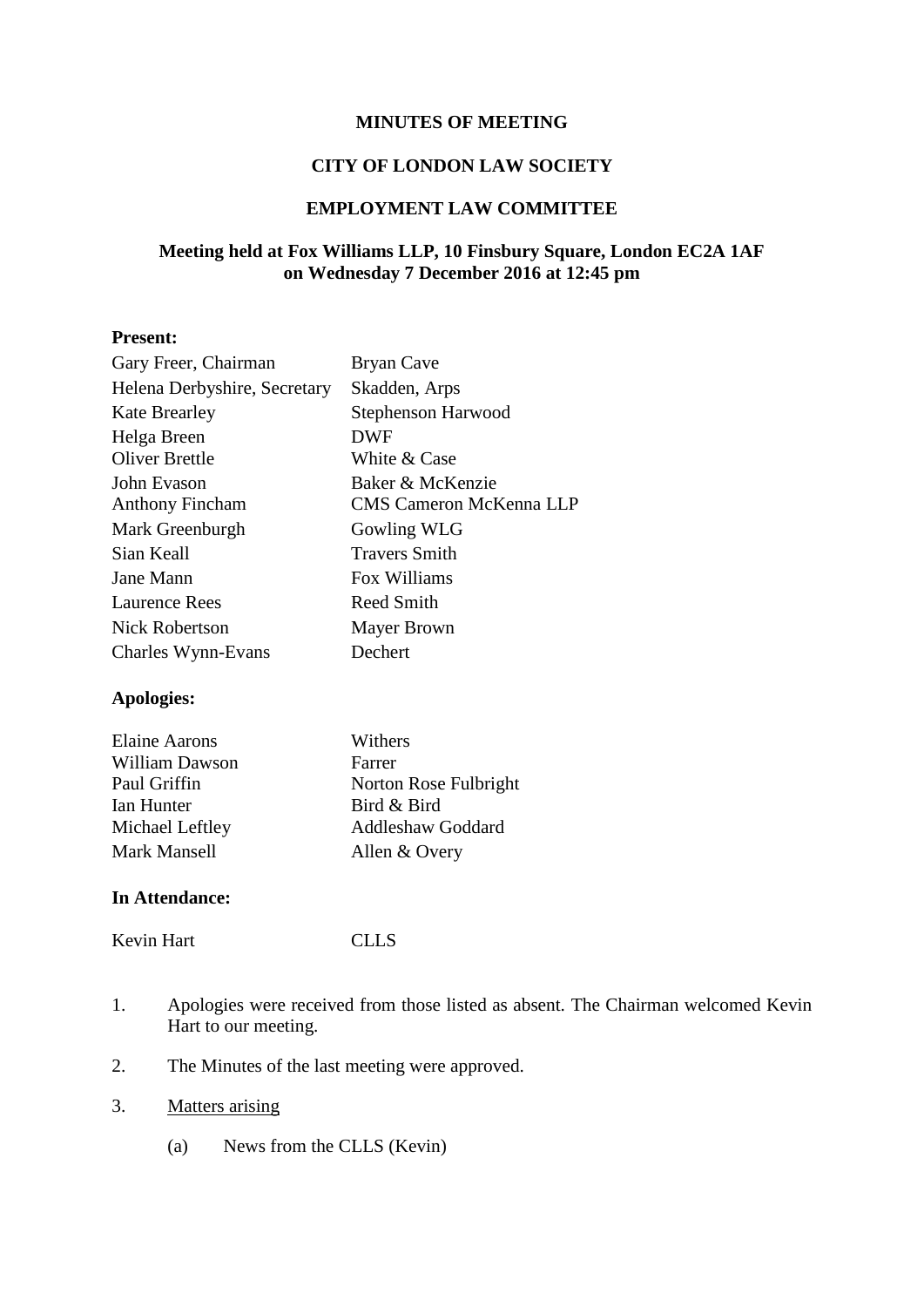Brexit: various Committees have outlined key issues that are of concern in the immediate aftermath of the Brexit vote. The CLLS will ask for further input from its Committees at key times. The Employment Committee should look out for issues that are affecting other Sub-Committees and be aware of areas of the law where we could link into their proposals.

New Chair: Ed Sparrow of Ashurst has been appointed the new Chair of CLLS. He hopes to meet each of its Committees next year.

Financial Law Committee: have been commenting on a range of changes.

Land Law Committee: have been active regarding changes to Certificates of Title and producing precedent documents, which have generated much interest around the country.

31 January 2017: Committee members were encouraged to attend the Annual Court, Committees and Livery Dinner on this date.

Ministry of Justice: The Chairman commented that the Ministry of Justice had been seeking volunteers and Michael Leftley of the Committee had volunteered to represent the Committee. Kevin Hart noted that members put forward by other Committees have been approached by the Ministry of Justice.

### (b) Specialist Employment Court

The ELA had produced a thorough and well written paper in April responding to the proposals in the Briggs Report. The Chairman summarised ELA's view. The proposal would cover the Employment Tribunal System and High Court work regarding employees (to include injunctions with regard to (a) restraint of trade (b) industrial relations). The proposal was that the Employment Court would have different tiers, with judges to hear cases that would previously have been allocated in the High Court.

ELA had proposed an alternative three tier system.

The first tier would cover summary determinations and would be undertaken online. This would be a preliminary sift.

The second tier would cover tribunal rules of procedure and claims within the Employment Tribunals' jurisdiction (plus discrimination in relation to goods and services). It was suggested that the financial cap on breach of contract claims should be lifted.

The third tier would cover injunctive relief. There was a concern regarding the availability of suitable judges to hear injunction claims within an Employment Tribunal context.

The EAT would become the Employment and Equalities Court and would also hear High Court claims at the first instance. There would be a right of appeal as now. The EAT would be more clearly a division of the High Court.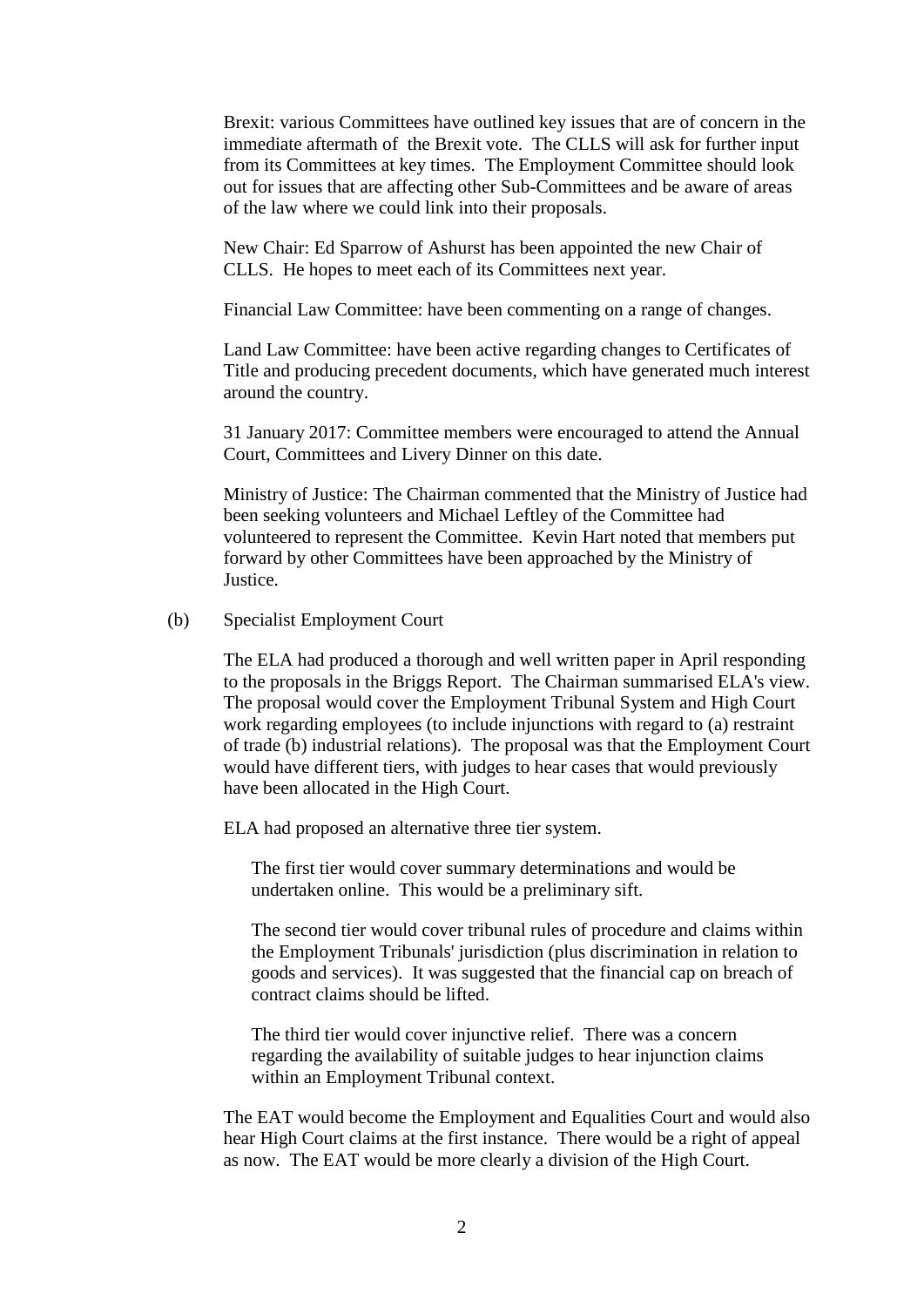The Committee considered issues concerning the approach to costs (noting that the Tribunal system currently differs significantly from the High Court), and where industrial relations cases (which could be seen as political) would most appropriately be heard.

There was a further Ministry of Justice paper in the preceding week regarding reforms to the Tribunal system and suggesting that this should be more IT based to bring it in to line with the High Court system. A consultation regarding the rules for Tribunals generally was proposed, but a separate Tribunal with an employment judge would be retained. There was no longer a suggestion of a single employment court/joint forums. This will require consultation and the Committee will have an opportunity to comment.

(c) Corporate Governance Green Paper (employee voice, pay ratios)

Responses to this Green Paper are due by 17 February. The Government had written back on Theresa May's initial proposals to grant greater employee voice and was looking at voluntary reporting of pay ratios.

There was also a discussion of Gender Pay Gap reporting and it was noted that the Government Equalities office had adopted the Committee's proposal to include share awards at the point of ITEPA taxation.

The Committee noted that the draft provisions are using the Equality Act definition of "employment" as we had discussed with the members of the GOE.

(d) Taylor Review of Modern Working Practices.

The Committee discussed the Taylor Review, and its apparent view that job security would lead to productivity. The real issue was employment status. The Committee discussed the fact that flexible working patterns enabled people to stay in work, but were potentially inconsistent with the sixteen hour threshold for families to qualify for Working Families Tax Credits.

The review had been vague so far. There had been a tour of the country to take evidence as to general working practices and, accordingly, the review looked practical.

The Taylor Review would need to tie in to the Parliamentary Committee also looking at workers status.

There was a further link to tax/revenue. The thought was if flexible working is recognised and enabled that will reduce the risk of a black economy.

The Committee agreed that it would be appropriate to clarify the rights and benefits attaching to a "worker" status. There remains a role for nonunionalised a typical workers and there would be disadvantages in making employment structures too rigid for fear of losing jobs. The Chairman had a contact involved in the Taylor Review (Diane Nicol at McGregor's/Pinsent Mason). He would invite her to our next meeting.